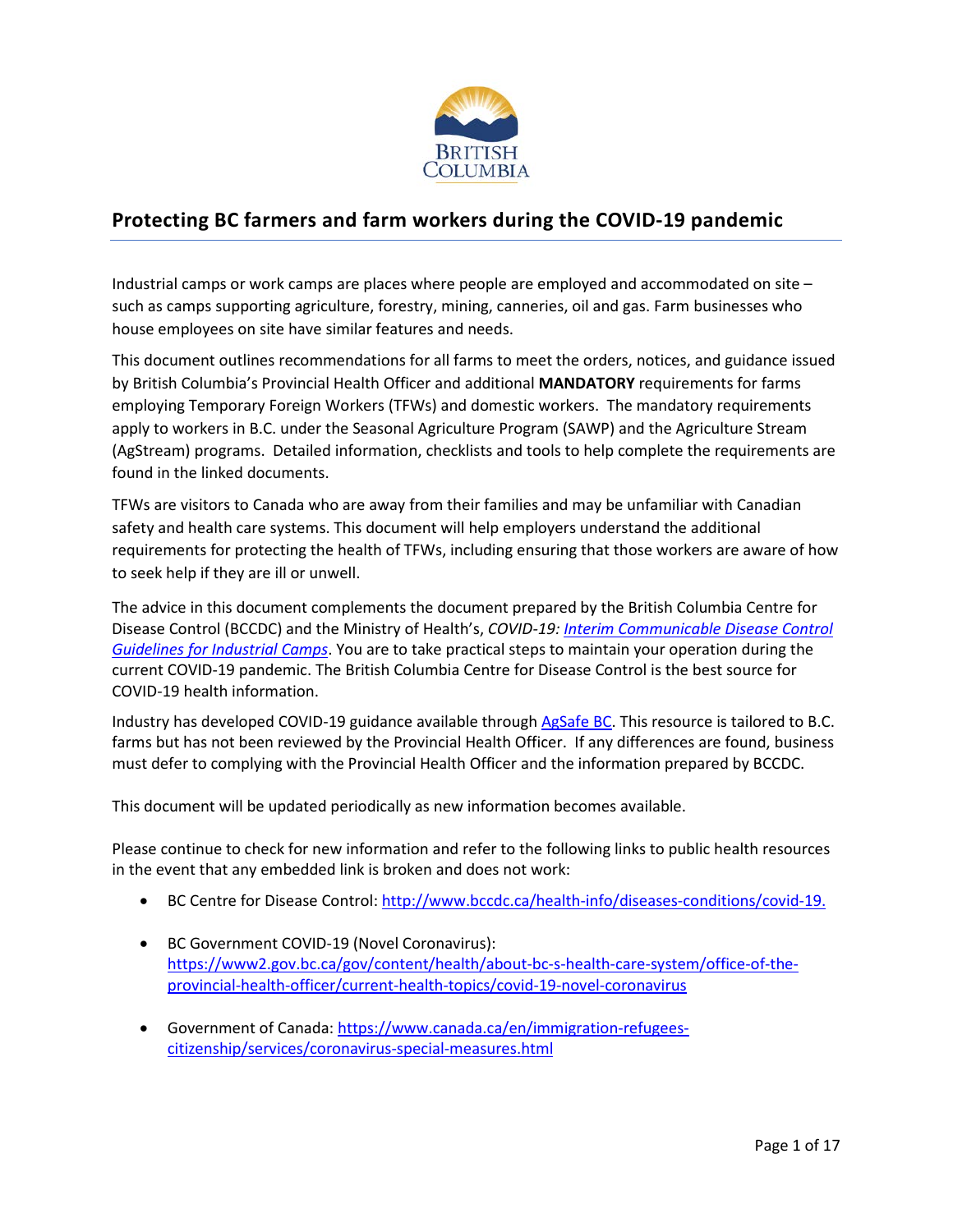

# Section 1: WHAT YOU NEED TO KNOW ABOUT COVID-19

COVID-19 has been declared a global pandemic. Coronavirus is transmitted via larger liquid droplets when a person coughs or sneezes. The virus can enter through these droplets through the eyes, nose or throat if you are in close contact.

The virus is not known to be airborne (e.g. transmitted through the particles floating in the air) and it is not something that comes in through the skin.

It can be spread by touch if a person has used their hands to cover their mouth or nose when they cough. That's why we recommend you cough or sneeze into your arm and wash your hands regularly. Just like in other businesses, farms are expected to implement the guidance and orders of the Provincial Health Officer. There are two key areas that can help break the chain of transmission.

# **All Employees and Employers Must Increase Handwashing, Practice Good Hygiene and Cleaning**

Limiting potential transmission of COVID 19 requires all employers and employees to practice increased handwashing and implement improvements to overall hygiene and increased cleaning.

#### **Practice Physical Distancing**

Physical distancing of at least 2 meters (m) should be maintained, where possible, at all times. Farmers should take practical steps to ensure physical distancing is maintained.

For additional information about COVID-19 go to this link [ABOUT COVID-19](http://www.bccdc.ca/health-info/diseases-conditions/covid-19/about-covid-19)

For non-medical information about COVID-19 you can also call 1-888-COVID19 (1-888-268-4319), 7:30am-8pm, 7 days a week.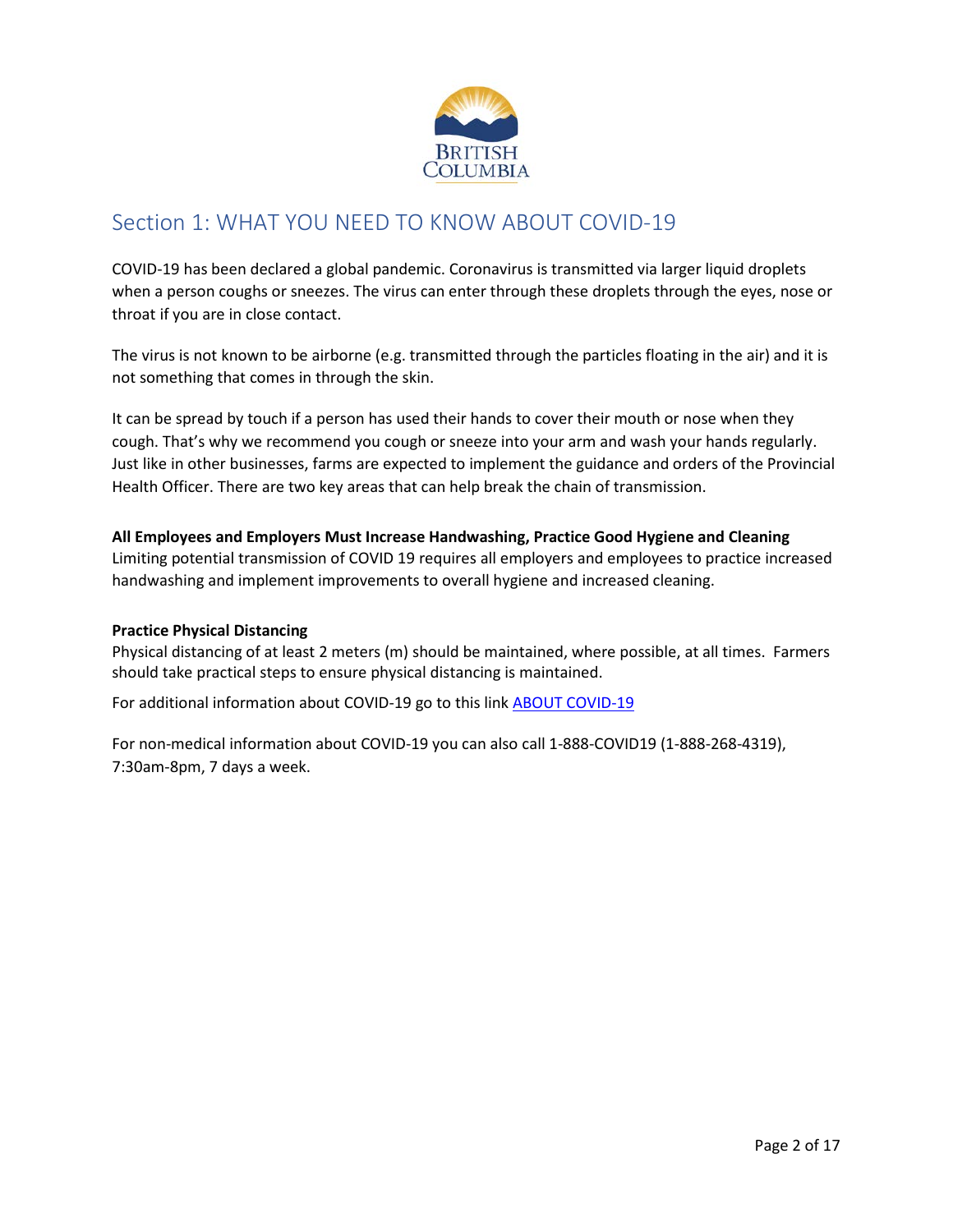

# Section 2: STEPS THAT FARMS MUST FOLLOW TO ADDRESS COVID-19

## **1. Conduct Workplace Risk Assessment for COVID-19**

It is recommended that all farms complete a workplace risk assessment for the COVID-19 pandemic. The Federal Government has prepared the [Risk-informed decision-making guidelines for workplaces and](https://www.canada.ca/en/public-health/services/diseases/2019-novel-coronavirus-infection/guidance-documents/risk-informed-decision-making-workplaces-businesses-covid-19-pandemic.html)  [businesses during the COVID-19 pandemic](https://www.canada.ca/en/public-health/services/diseases/2019-novel-coronavirus-infection/guidance-documents/risk-informed-decision-making-workplaces-businesses-covid-19-pandemic.html) resource as a guide. **This is MANDATORY for farms employing TFWs (this includes TFWs that were in Canada prior to the pandemic).**

It is also recommended that all farms review and implement a COVID-19 exposure control plan to reduce the spread of the virus. **This is MANDATORY for farms employing TFWs.**

Industry has developed COVID-19 guidance available through [AgSafe BC.](https://agsafebc.ca/) This information has not been reviewed by the Provincial Health Officer and if any differences are found, business must defer to complying with the Provincial Health Officer and the information prepared by BCCDC.

#### **2. Employee Education**

On the first day of work all employees should participate in a COVID-19 training and education session provided by the employer. After initial training, employers should at least weekly, remind employees about COVID-19 physical distancing, hygiene and reporting illness. Reminder training can be implemented weekly to reinforce the COVID-19 physical distancing, hygiene and reporting illness.

Training should include safety measures and protocols, physical distancing, proper hygiene practices, and monitoring and reporting illness.

Training and education will be available in both English and the language best suited for the employees (e.g., Punjabi, Spanish). Training will be offered by video or in-person and may include additional written materials. If training is done in person, ensure that people gather in small groups of 5 to 10, and that physical distancing of 2 metres between members can be maintained.

Post signs to reinforce training that illustrates how employees and occupants can protect themselves and others at the facility. Consider posting signs at entrances and in bathrooms.

Links to posters for printing and posting:

- Hand hygiene poster [https://www2.gov.bc.ca/assets/gov/health/about-bc-s-health-care](https://www2.gov.bc.ca/assets/gov/health/about-bc-s-health-care-system/office-of-the-provincial-health-officer/reports-publications/covid-19-handwashing-poster.pdf)[system/office-of-the-provincial-health-officer/reports-publications/covid-19-handwashing](https://www2.gov.bc.ca/assets/gov/health/about-bc-s-health-care-system/office-of-the-provincial-health-officer/reports-publications/covid-19-handwashing-poster.pdf)[poster.pdf](https://www2.gov.bc.ca/assets/gov/health/about-bc-s-health-care-system/office-of-the-provincial-health-officer/reports-publications/covid-19-handwashing-poster.pdf)
- COVID-19 Symptoms poste[r https://www2.gov.bc.ca/assets/gov/health/about-bc-s-health-care](https://www2.gov.bc.ca/assets/gov/health/about-bc-s-health-care-system/office-of-the-provincial-health-officer/reports-publications/covid-19-signage-for-health-care-facility-entrances.pdf)[system/office-of-the-provincial-health-officer/reports-publications/covid-19-signage-for-health](https://www2.gov.bc.ca/assets/gov/health/about-bc-s-health-care-system/office-of-the-provincial-health-officer/reports-publications/covid-19-signage-for-health-care-facility-entrances.pdf)[care-facility-entrances.pdf.](https://www2.gov.bc.ca/assets/gov/health/about-bc-s-health-care-system/office-of-the-provincial-health-officer/reports-publications/covid-19-signage-for-health-care-facility-entrances.pdf)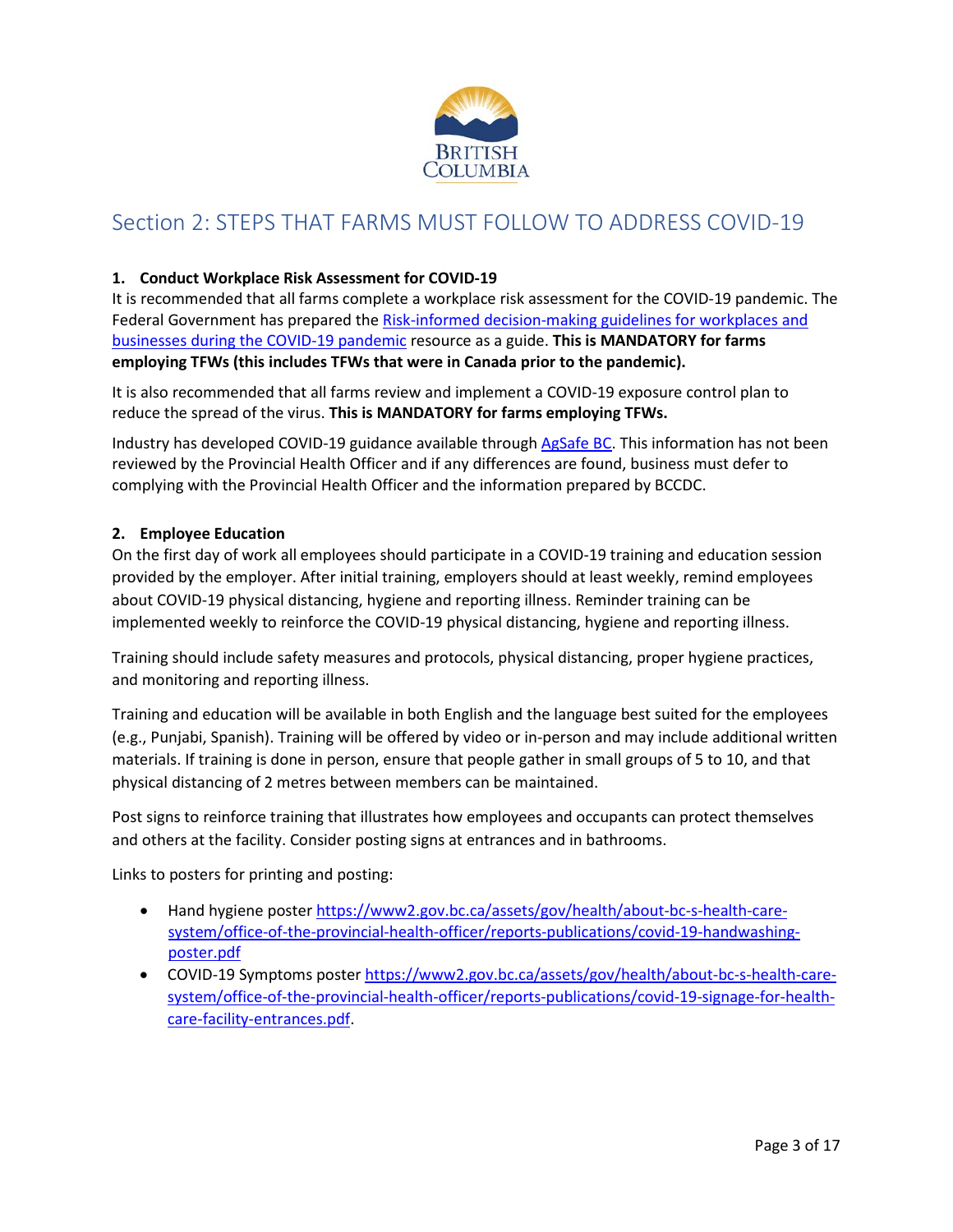

# **3. All Employees and Employers Must Practice good hygiene and cleaning**

Limiting potential transmission of COVID 19 requires all employers and employees to practice increased hygiene and increased cleaning. Additional information for employers to implement with employees include:

- Employees must be educated on measures to prevent infection and transmission. Employers must display these good practices while with employees, including diligent hand washing with plain soap and water or use of hand sanitizer with a minimum 60% alcohol.
- Post signs that illustrate:
	- o Cover your mouth and nose with a disposable tissue or the crease of your elbow when you sneeze or cough.
	- o Dispose of used tissues immediately.
	- o Avoid touching your face, eyes, nose or mouth with unwashed hands.
- As part of the daily safety briefing, employees will be reminded of measures to prevent infection and transmission. Posters and printed reminders must be displayed in conspicuous places.

#### **4. Guidance for Increased Hygiene**

Frequent handwashing and avoidance of face touching can prevent infection transmission.

Employers should support hygiene by reminding workers to cough and sneeze into elbows, avoid touching one's face, and dispose of used tissues immediately, to avoid contaminating their hands. Wash hands with plain soap and warm running water or use hand sanitizer with a minimum 60% alcohol. Employers must provide a suitable number of handwashing stations for the size of the work site and post signage that identifies their location or provide hand sanitizer with a minimum 60% alcohol. Antimicrobial soap is not required for COVID-19.

#### **Handwashing**

- Handwashing stations with soap and water must be made available to employees in the field, as well as immediately outside and inside all buildings that employees are working in or eating food.
- Handwashing stations may be either permanent or portable where there is a lack of pressurized water (see Appendix A: Hand-washing Stations). Wash stations should be checked, cleaned, and restocked with supplies three times a shift.
- Soap and water hand-washing stations can be supplemented with waterless hand sanitizers with a minimum 60% alcohol where appropriate. For example, where supplies are available, each employee can be provided with hand sanitizer for personal use that is replaced prior to each shift.
- Handwashing periodically throughout the day and especially before and after break times or when tools are switched must be encouraged as much as possible.
- Hand washing instructions and reminders will be posted in both English and the language appropriate for the employees at all handwashing stations.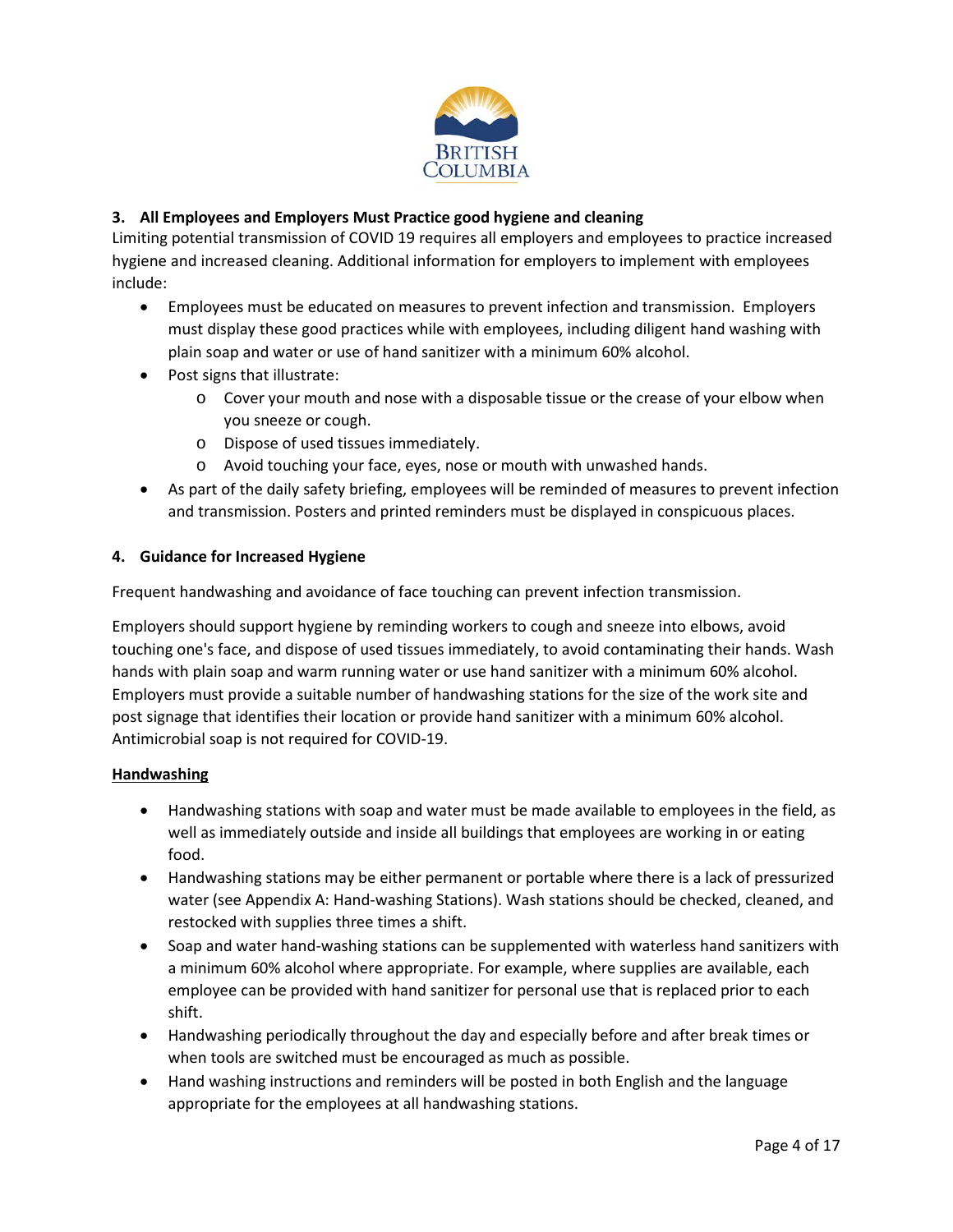

## **5. Guidance for increased cleaning**

All common areas and surfaces should be cleaned at the start and end of each day. Examples of common areas and surfaces include washrooms, shared offices, common tables, desks, light switches, and door handles. Regular household cleaners are effective against COVID-19, following the instructions on the label.

#### **Clean Common Areas:**

- Common areas and surfaces should be cleaned at the end of each day. Examples include washrooms, shared offices, common tables, desks, light switches, and door handles.
- Employees must not share items such as eating utensils, towels, glasses.
- [BCCDC COVID-19 Prevention poster](http://www.bccdc.ca/Health-Info-Site/Documents/COVID19-Prevention.pdf)
- [BCCDC Hand hygiene poster](https://www2.gov.bc.ca/assets/gov/health/about-bc-s-health-care-system/office-of-the-provincial-health-officer/reports-publications/covid-19-handwashing-poster.pdf)
- Industry developed information at [AgSafe BC: Enhanced Cleaning and Disinfection](https://agsafebc.ca/wp-content/uploads/2020/03/2020-03-26-COVID-19-Enhanced-Cleaning-AgSafeBC.pdf) (note that if a discrepancy if found please follow BCCDC guidance)

#### **6. Practice Physical Distancing**

Physical distancing of at least 2 meters (m) should be maintained, where possible, at all times. Farmers should take practical steps to ensure physical distancing is maintained in the following areas:

- While being transported from home to the farm or between farm locations;
- While working (out in fields or inside buildings like greenhouses, barns and packing sheds);
- During breaks or while in communal spaces, or at any other time where workers may gather;
- Specifically, for TFWs, in their accommodations and during communal meals times refer to additional requirements for TFWs later in this document in SECTION 4: ADDITIONAL GUIDANCE FOR FARMS EMPLOYING TFW's; and
- In situations where maintaining physical distance of 2m is difficult, minimize workers' time in that situation or provide a physical barrier.

#### **7. Guidance for Employee Transportation – Hygiene and Physical Distancing**

Specific guidance on ways to manage transportation is provided below.

#### **Cleaning vehicles**

It is recommended to regularly clean and disinfect frequently touched surfaces in the vehicles. Drivers should focus on disinfecting key contact points in their vehicles using an alcohol-based cleaner or disinfecting wipes/spray and paper towel; if these are unavailable, use soap and water.

Key contact points are:

- Door handles (inside and out)
- Window buttons
- Steering wheel and controls
- Wiper and turn signal handle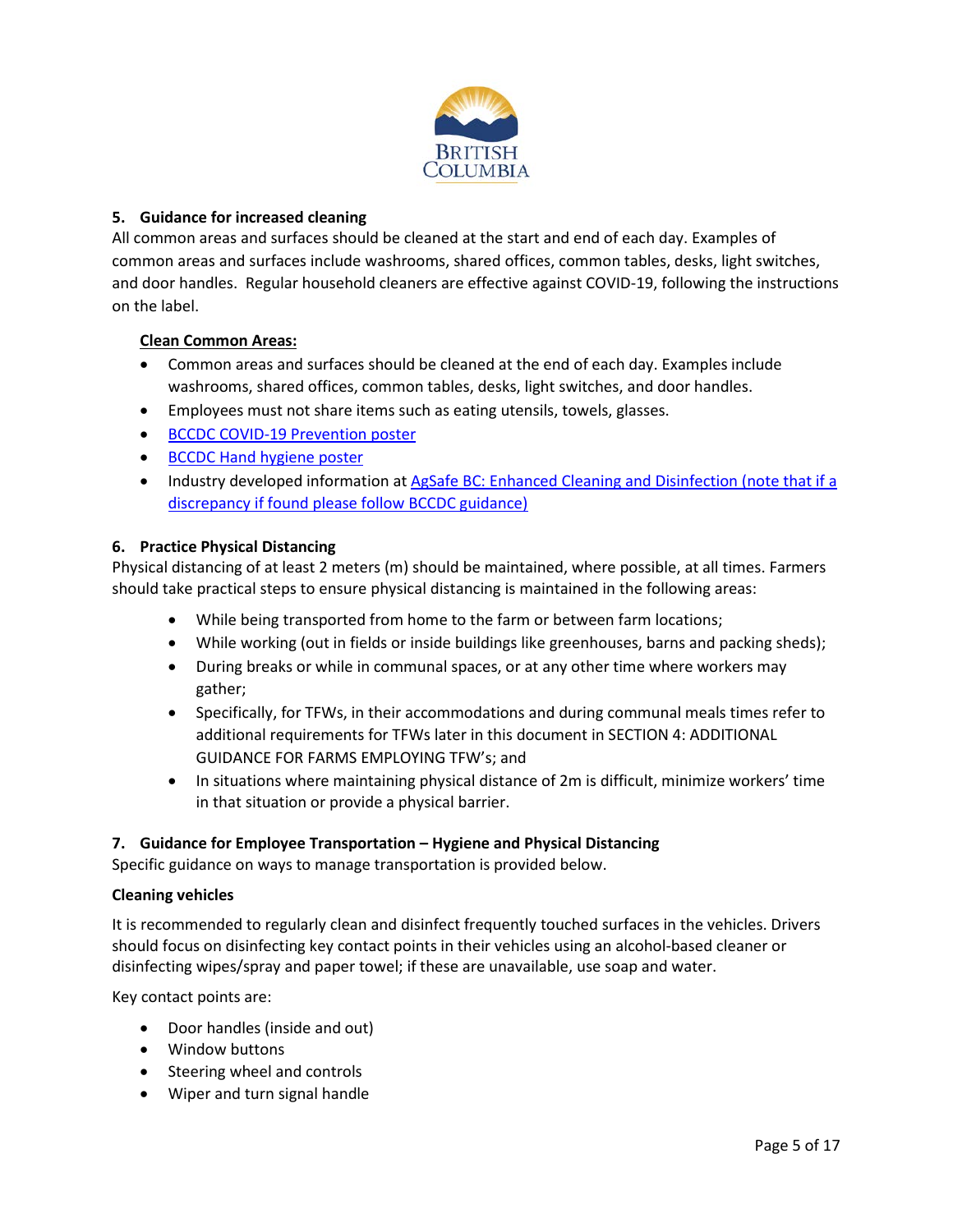

- Shifter
- Dash controls + buttons
- Ventilation grilles and knobs
- Rear-view mirror
- Armrests
- Grab handles, seat adjusters
- Seat belt buckles

When more than one worker is traveling, physical distancing practices apply. Shared travel with more than one person should be minimized. Employers may use the following options:

#### **Buses & vans**

- Load and offload passengers by the rear doors if possible or establish a rule that the driver is last-on, first-off of the bus.
- Allow for enough time for passengers to disembark from vehicles to allow for adequate distancing and prevent crowding.
- Create spacing between riders such as staggering where people sit (e.g. aisle to window, alternating per row).
- Consider installing physical barriers that can minimize spread of droplets.
- Consider having the bus wiped down (e.g. seat backs and other commonly touched areas) before and after trips, and at the start and end of each work-day.
- Handwashing facilities or sanitizer must be made available before and after the bus ride.

#### **Truck & car**

- Where possible limit a single driver in a conventional truck (i.e., single cab),
- A driver and one passenger may travel together in vehicles with two rows of seating. The passenger should sit in the back seat on the opposite side as the driver.
- The only exception to this is family members, or a work unit of no more than 5 employees.
- Hands should be washed thoroughly before and after the truck ride and common surfaces should be wiped down before and at the end of each trip.
- **8. Guidance for Employees While Working (e.g., Fields, Barns, Packing Sheds) – Physical Distancing and Hygiene**
	- Where possible, employees should be assigned to individual workstations or an area of the field that provides 2 metres of separation from other individuals.
	- Where 2 metres separation is not possible, a physical barrier may be constructed, and worker should always ensure that hands are washed with plain soap and warm running water or a hand sanitizer with a minimum 60% ethyl alcohol before and after work activity.
	- In situations where employees are required to work together in close proximity to complete tasks, the employer may designate employees to small working groups. These groups must not be more than 5 employees and the same people should stay together for the duration of the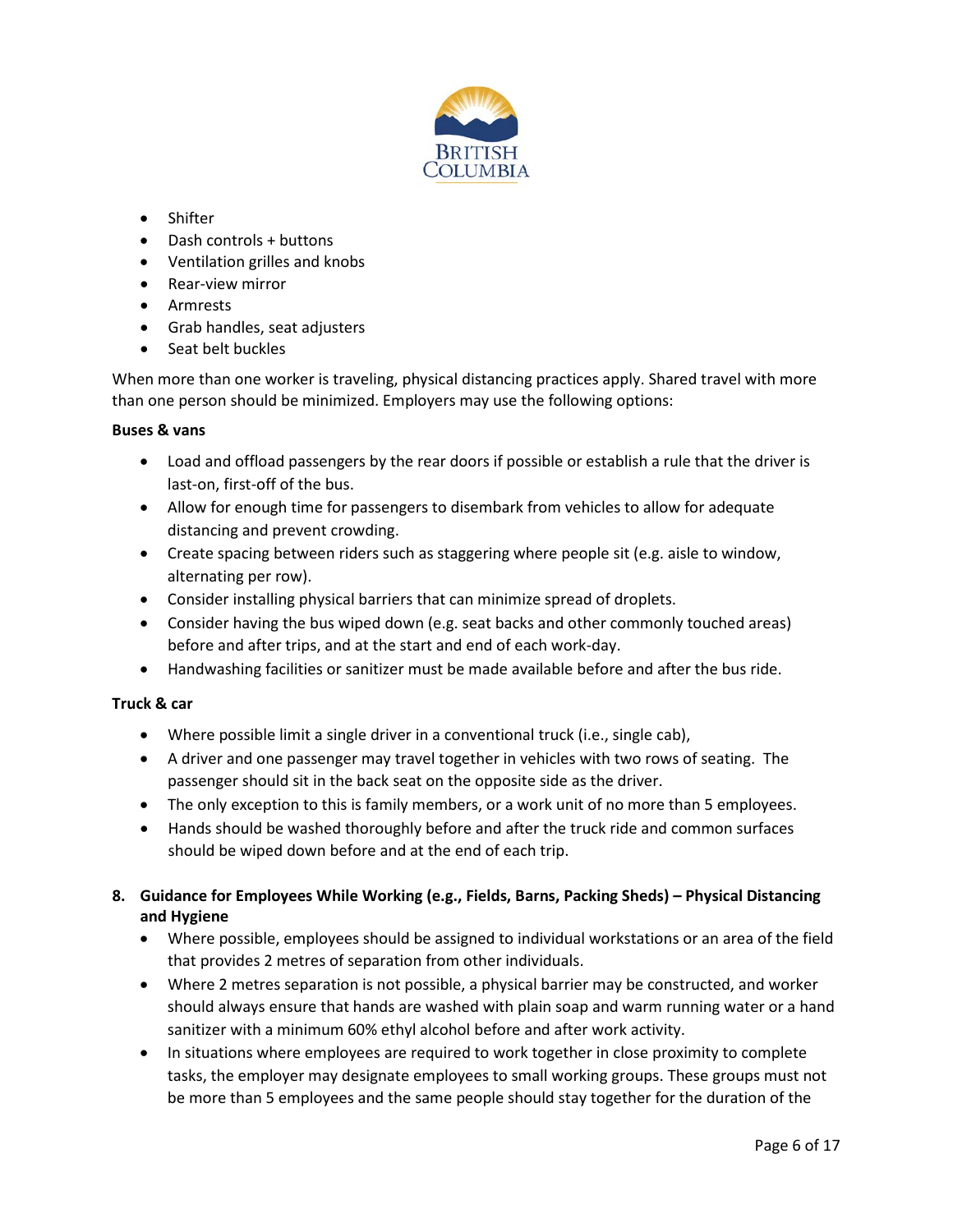

project. The employer must keep a record of which individuals are working in groups, and these work groups should be maintained in the same residence.

- **9. Guidance for employees during breaks or while in Communal spaces (e.g., Fields, Barns) – Physical Distancing and Hygiene**
	- Start/stop times, breaks should be staggered where possible to minimize employees congregating.
	- Employers should reduce in-person meetings, other gatherings and hold site meetings in open spaces or outside.
	- It is recommended that worker gatherings of any size be structured so that those present can maintain a physical distance of 2 metres from each other.
	- Wash your hands: before and after breaks, and before preparing or eating food.
	- If you are sick, do not prepare or handle food for others. Do not share food, plates, cups or utensils.
	- Encourage employees to practise respiratory etiquette:
		- o Cough or sneeze into elbow sleeve.
		- o Dispose tissues in garbage cans.
		- o Wash hands with plain soap and water for at least 20-30 seconds or use an alcoholbased sanitizer.
		- o Avoid touching one's face.
	- Achieving this will require a variety of actions to decrease crowding and social interaction, such as staggering mealtimes and opening additional dining areas.
	- Employees must practice [physical distancing as directed by the BC CDC](http://www.bccdc.ca/Health-Info-Site/Documents/COVID19-Physical-distancing.pdf) while on breaks.

# **10. Guidance for situations where maintaining physical distance of 2m is difficult – Physical Distancing and Hygiene**

Food production is an essential service and, in some situations, it is not possible to maintain production while respecting the 2m separation. In preparation for COVID-19 please do not buy personal protection equipment unless it is needed as part of the job (e.g. certified pesticide applications). The following guidance provides employers methods to achieve physical distancing when it is difficult to do so:

- An impervious barrier ("Physical barrier") can be installed between workstations (people). The barrier must something that prevents one person's cough or sneeze from contacting another person. The barrier must be made of a non-porous material that can be effectively disinfected. Regular household cleaning products are effective against COVID-19. Follow the instructions on the product label.
- Barriers will be site specific and must be installed in such a way as to minimize risk of cross contamination (an example of this are the Plexiglass barriers that some retailers have installed to protect cashiers in retail stores).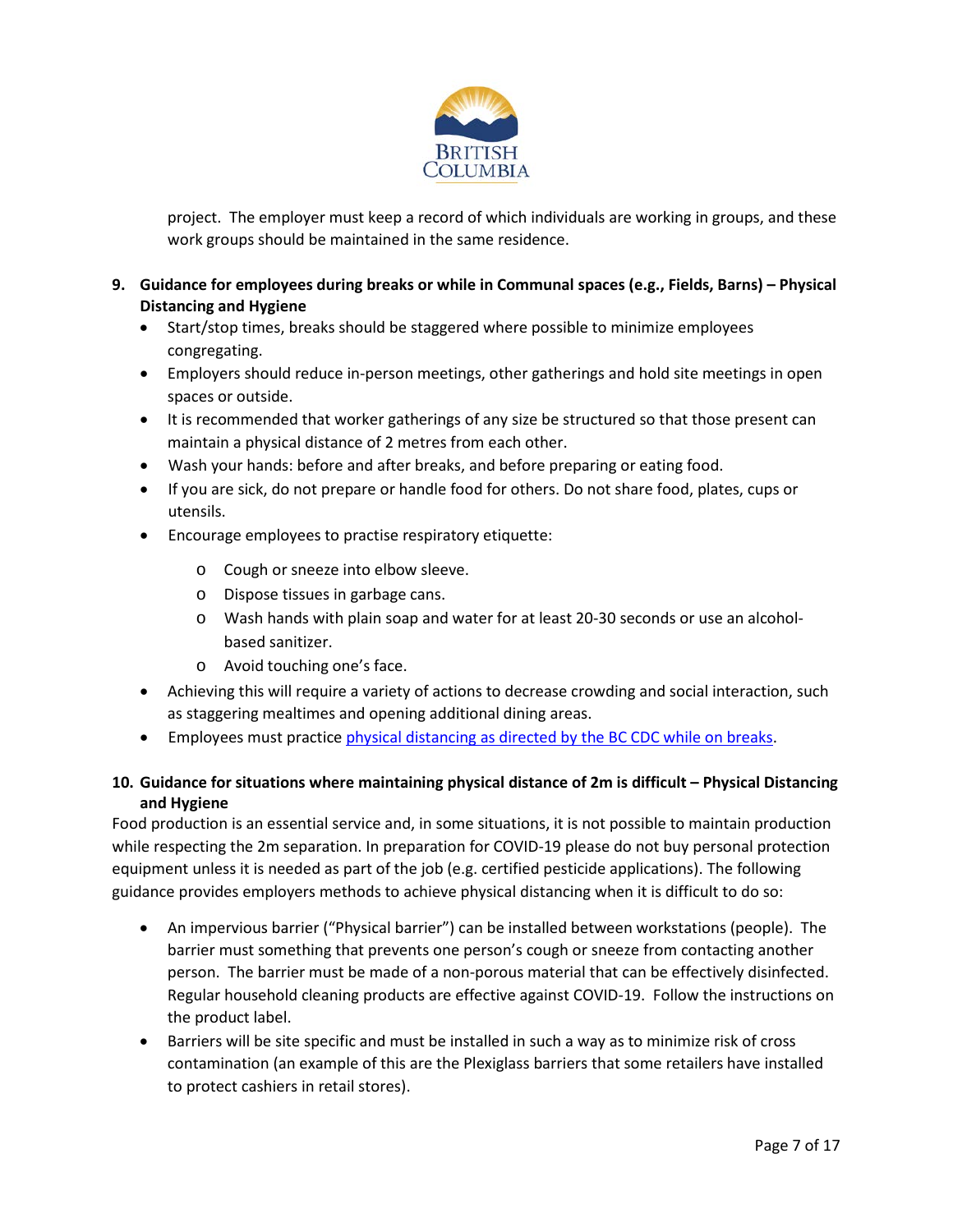

• If physical barriers cannot be erected on a work site, workers may wear a clean cloth covering the nose and mouth (e.g. a bandana) to minimize spread of droplets onto common work surfaces especially in instances where there is continuous close quarter work tasks (e.g., two or more people in an indoor or confined space).

#### **Face Masks – additional cautionary information from BCCDC**

Employers should be aware the [BCCDC states](http://www.bccdc.ca/health-info/diseases-conditions/covid-19/prevention-risks/masks) that:

- It may be less effective to wear a mask in the community when a person is not sick themselves.
- Masks may give a person a false sense of security and are likely to increase the number of times a person will touch their own face (e.g., to adjust the mask).
- Any mask, no matter how efficient at filtration or how good the seal, will have minimal effect if it is not used together with other preventive measures, such as frequent hand washing and physical distancing.
- The use of a homemade mask should only be considered by members of the public who are symptomatic or caring for someone who is symptomatic as an interim measure if commercial masks are not available.
- If you decide to use and make a mask under these circumstances, here is some information to improve the effectiveness of homemade masks:
	- o Some materials are better than others. Use clean and stretchy 100% cotton t-shirts or pillowcases.
	- o Ensure the mask fits tightly around the nose and mouth; material that allows droplets to pass through will not work.
	- o The mask should be comfortable, or you won't want to wear it consistently.
	- o If the mask makes it a lot harder to breathe, then the seal will not be as good, and the mask will be less effective.
	- o Clean or change the mask often.

#### **11. Guidance on Handling Tools and Equipment – Physical Distancing and Hygiene**

- Where possible, each employee should be supplied with their own tools to be used throughout the duration of their employment (e.g., picking bucket).
- Employees must receive training on cleaning tools and must be offered assistance to ensure compliance and understanding of handwashing and hygiene.
- Where it is not possible to provide personal tools, the shared tools and equipment must be wiped down and cleaned with a disinfecting agent such as disposable wipes or a diluted bleach solution between uses by different employees. Rubber gloves should be worn while handling bleach solutions and the area should be well ventilated.
- Employees who use personal protective equipment (PPE) and are properly trained in its use (e.g. employees certified and trained to use PPE because of their normal work role) should not share PPE with other employees. Employers must establish a labeling system to help with organization of this equipment.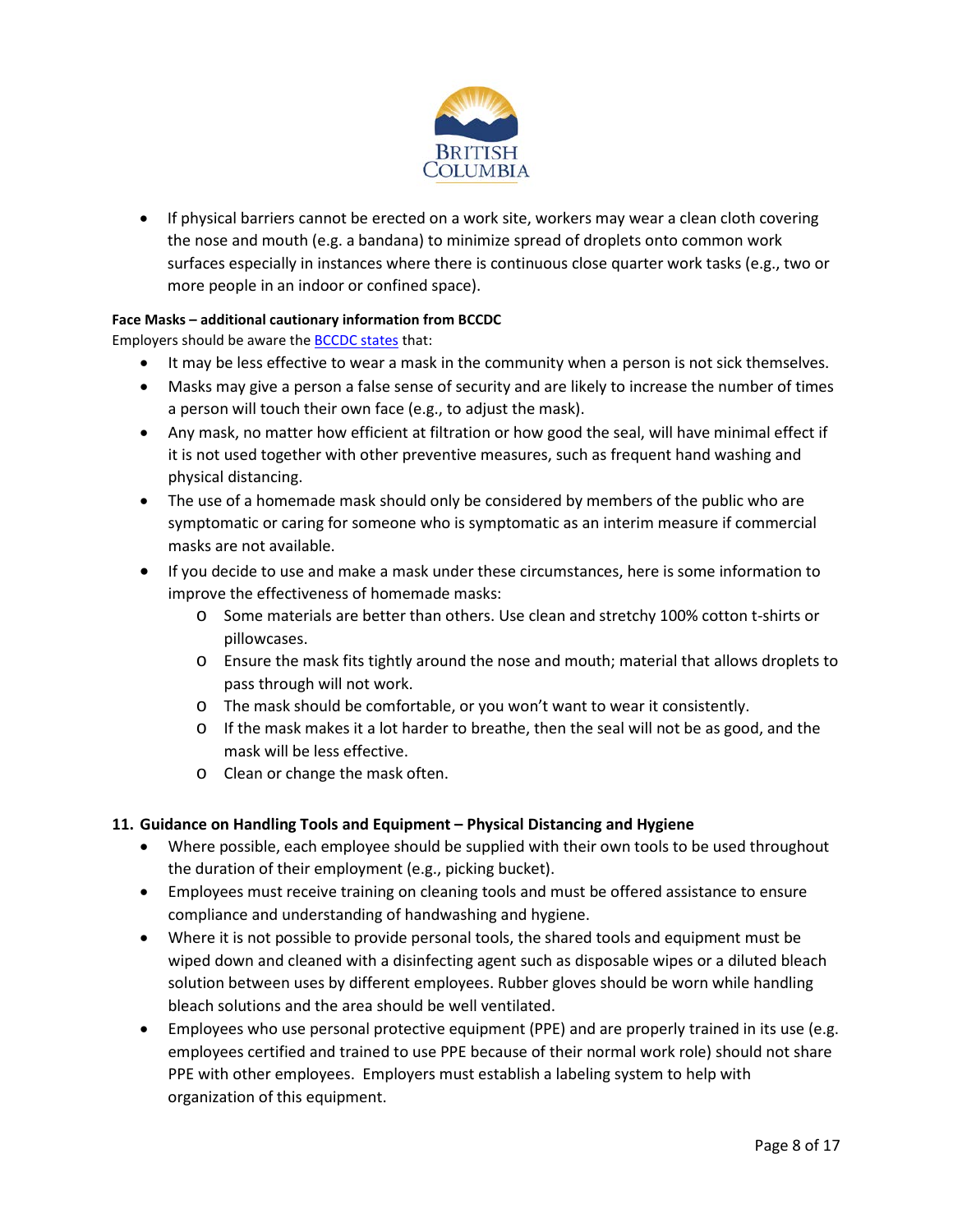

- Employees who wear leather gloves as hand protection during work may share tools and equipment without disinfecting the tools between each user and must continue to clean and wash hands to break the chain of infection. Leather gloves may have droplets on them and could transmit infection to another worker. Assign and label leather gloves to ensure each pair remains with one employee.
- In situations where employees are required to work together in close proximity to complete tasks, the employer may designate employees to small working groups
- These employees may be organized into small working groups of no more than five employees that may share tools. The small working groups will have the same employees throughout the duration of employment. For this scenario, shared tools will be cleaned and disinfected at the end of each shift.
- The small groups of five employees should stay together for the duration of the project. The employer must keep a record of which individuals are working in small groups. The work groups should also be maintained in the same residence as small groups.

# **12. Guidance COVID-19 and On-Farm Accommodation**

The following COVID-19 protocols must be followed in the housing of TFWs (For TFWs not in an isolation period, or under specific direction from the Public Health Office, and those TFWs in Canada prior to March 18, 2020 not exhibiting symptoms). This guidance also applies to any on-farm accommodation that may be housing any employee:

Physical distancing general guidance:

- It is recommended that gatherings of any size be structured so that those present can maintain a distance of 2 metres from each other.
- Achieving this will require a variety of actions to decrease crowding and social interaction, such as staggering mealtimes, opening additional dining areas, and cancelling group activities.
- Reduce in-person meetings and other gatherings and hold site meetings in open spaces or outside.
- Shared accommodations should be arranged in such a fashion that beds are at least 2m apart and head-to-toe. Use temporary barriers between beds, such as curtains, to prevent droplet spread while sleeping.
- None of the residents in an accommodation can be ill or meet a criterion that requires isolation requirements. Any employees that are ill or require isolation must be immediately moved into separate facilities, otherwise all employees in the residence would have to be placed in isolation.
- Employees will each have their own set of eating utensils (cup, plate, bowl, fork and knife). labelled for their own use and not to be shared between workers.
- Employees may be designated to small living groups of 5 or less, that may share accommodations and facilities through the duration of their employment. Essentially simulating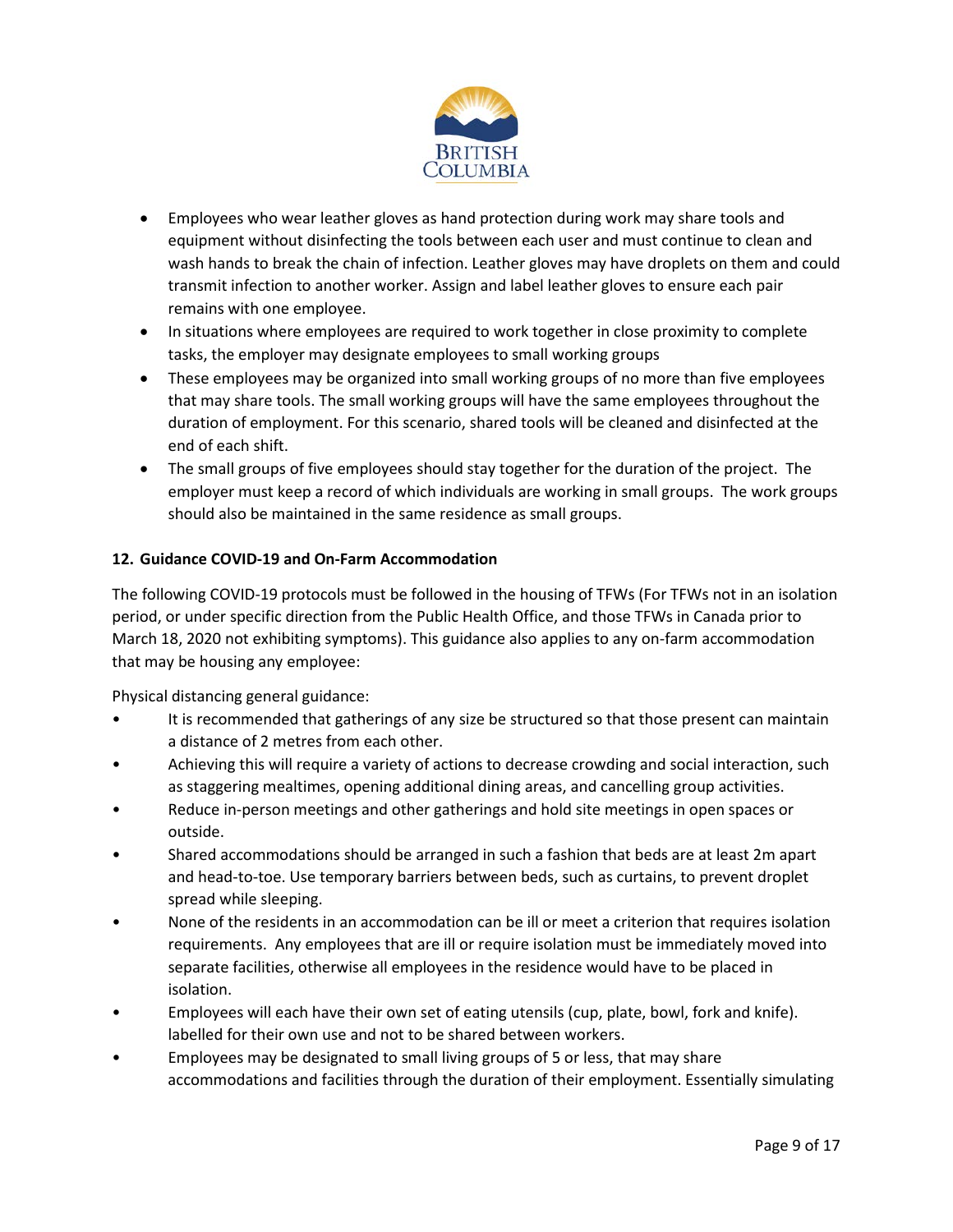

a small household environment. These living groups can be carried through to form small work task groups.

## **General Living Space-Cleaning protocols**

Cleaning protocols will be created and posted throughout all TFW facilities, in both English and the language that is fluent for the TFW. Use links for posters found at the beginning of this document.

- Employees are required to disinfect shared areas (kitchen & bathroom counters, handles and control switches) after each use.
- Cleaning products will be readily available, monitored daily and restocked daily as required.
- High touch surfaces such as counters, handles, control switches will be cleaned a minimum of twice per day with regular household cleaning products, disposable wipes or a diluted bleach solution. Follow the directions on the product label.

#### **13. Employer and Employee Health Self assessment**

Employees must be instructed on how to complete self assessment tools to monitor for symptoms of COVID-19.

- Employees must complete the self assessment tool<https://bc.thrive.health/> at the start and end of each shift.
- Employees who upon completion of the self assessment tool determine they may have signs or symptoms of COVID-19 will remove themselves from the work environment and immediately report to the employer, while ensuring physical distancing of 2m (e.g., reporting by phone).
- Employees should be made aware of how to seek help and steps to take in the event that they are ill or unwell so as to support report of symptoms and timely access to any required assistance. For more information visit BCCDC's website[: http://www.bccdc.ca/health](http://www.bccdc.ca/health-info/diseases-conditions/covid-19/employers-businesses)[info/diseases-conditions/covid-19/employers-businesses](http://www.bccdc.ca/health-info/diseases-conditions/covid-19/employers-businesses)

Further details can be found on BCCDC website: [http://www.bccdc.ca/health-info/diseases](http://www.bccdc.ca/health-info/diseases-conditions/covid-19)[conditions/covid-19](http://www.bccdc.ca/health-info/diseases-conditions/covid-19)

A self-assessment tool is available online at[: https://bc.thrive.health/](https://bc.thrive.health/)

#### **14. Monitoring employees for illness**

The following information is for any TFW who has completed their federal 14 day quarantine on entry to Canada, or were in Canada prior to March 18, 2020, and for domestic employees. Employers should continue to encourage all employees to call 8-1-1 if they are experiencing symptoms.

Consider developing or updating a common work-place policy regarding what to do when your employees are ill, and monitor your staff regularly for COVID-19 like symptoms: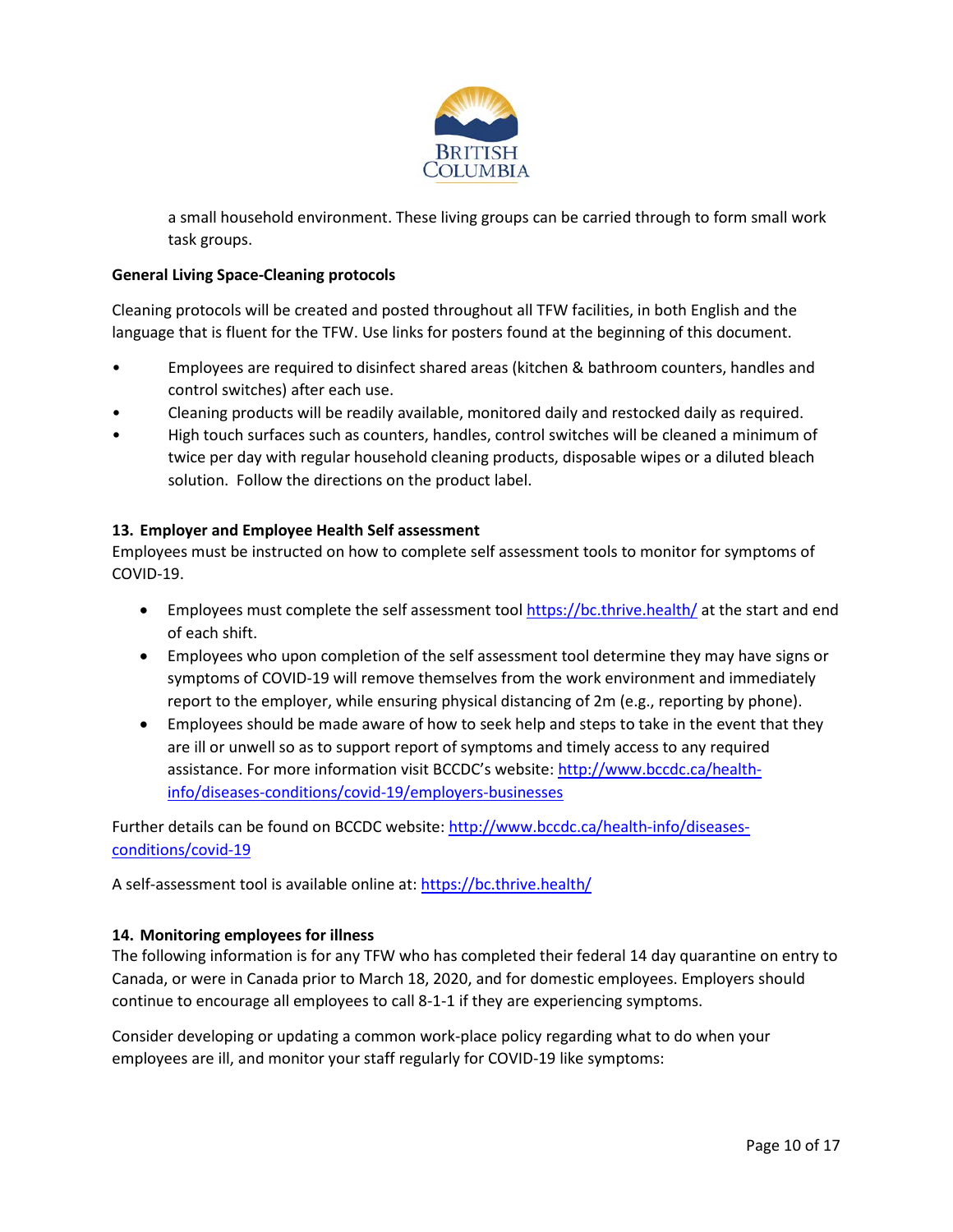

- If an employee has common cold or influenza like illness or symptoms compatible with COVID-19 they must self-isolate at home for a minimum of 10 days from symptom onset AND ensure their symptom, including fever, have completely resolved.
- If an employee has common cold or influenza like illness or symptoms compatible with COVID-19 (fever, cough, shortness of breath) and are hospitalized, or the employee is identified by public health as a person who is part of a cluster or outbreak, arrangements will be made for a COVID-19 test:
	- o If an employee tests positive for COVID-19, they must self-isolate at home for a minimum of 10 days from symptom onset AND ensure their symptoms, including fever, have completely resolved*.*
	- o If an employee tests negative for COVID-19, they must self-isolate at home until their common cold or influenza like symptoms have completely resolved.

# **15. Employee self-isolation**

If an employee becomes ill with COVID-19 like symptoms, self-isolation measures should be put into place.

- Detailed instructions for self-isolation can be found on the BC CDC website[: Self-Isolation](http://www.bccdc.ca/health-info/diseases-conditions/covid-19/self-isolation)
- For employees that have come in contact with someone with COVID-19 see detailed instructions [Self-Isolation for people without symptoms.](http://www.bccdc.ca/Health-Info-Site/Documents/Self-isolation_dos_donts.pdf)
- During self-isolation employees must be required to self-monitor. The BC CDC [How to Self](http://www.bccdc.ca/Health-Info-Site/Documents/Self-monitoring.pdf)[monitor](http://www.bccdc.ca/Health-Info-Site/Documents/Self-monitoring.pdf) poster should be made available to employees.

# **16. Monitoring close contacts of COVID-19 cases**

For employees that have come into **close contact** with someone with confirmed COVID-19 on the advice of local public health officer*,* advise them to call HealthLink BC at 8-1-1 to determine any necessary next steps.

Employers must ensure that the following employees do not come to work and are isolated. In some cases specific orders may need to be followed. Those orders will be identified through a case-by-case system that starts with calling 8-1-1:

- Workers who are ill, whether or not the illness has been confirmed as COVID-19.
- Workers with COVID-19-like symptoms such as sore throat, fever, sneezing, or coughing must self-isolate for **14 days.**
- Workers who share a residence with a person who has been exposed to COVID-19.

See detailed instructions [Self-Isolation for people without symptoms.](http://www.bccdc.ca/Health-Info-Site/Documents/Self-isolation_dos_donts.pdf)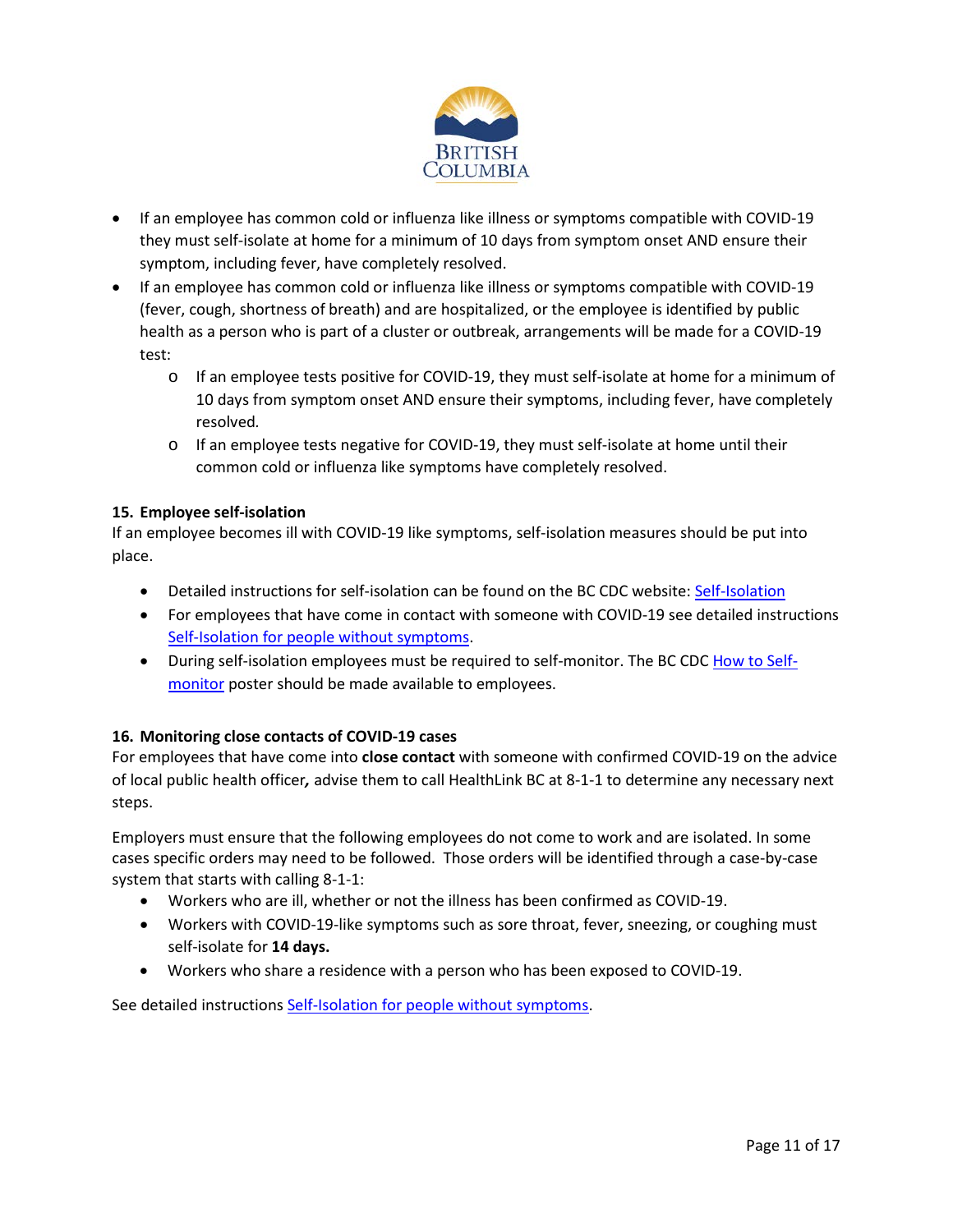

#### **17. An important note about First Nations and First Nations Health Centres**

- Employers who are travelling to or established near a First Nations community, must connect with regional health authorities to be advised of any current precautions being taken in the region.
- It is not recommended that individuals employed at farm businesses seek medical care from a local First Nations health center. There are inadequate resources to sustain an influx of external cases.
- If an employee who is symptomatic wishes to return to their home on a First Nation, the First Nation health center should be notified to determine that sufficient resources are in place to support isolation of the individual on arrival.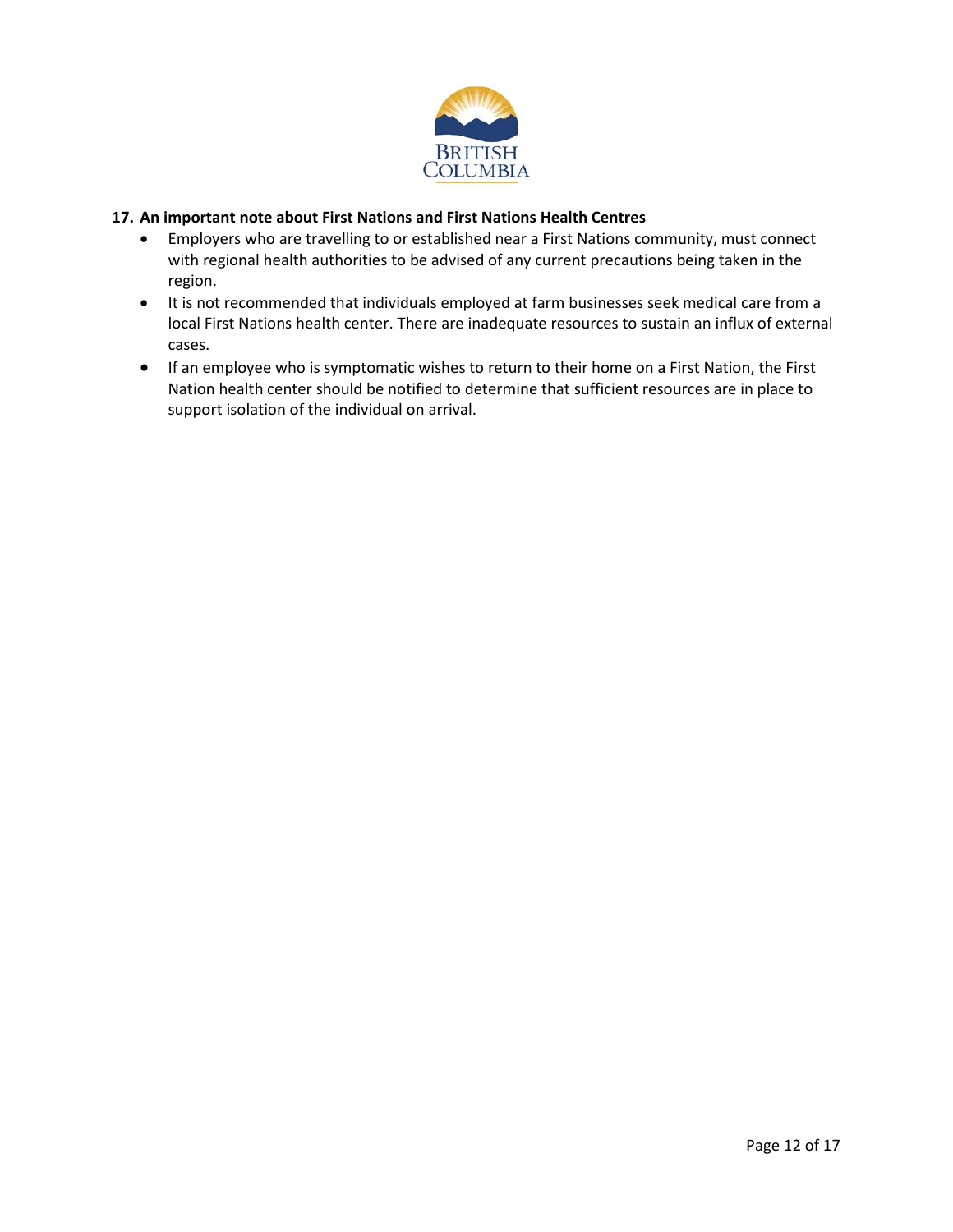

# SECTION 3: GUIDANCE FOR FARMS DURING TFW 14 DAY QUARANTINE (NEW FEDERAL REQUIREMENTS)

This section deals with employers and TFWs that arrive in Canada as part of the [exemption announced](https://www.canada.ca/en/immigration-refugees-citizenship/services/coronavirus-special-measures.html) [on March 27, 2020.](https://www.canada.ca/en/immigration-refugees-citizenship/services/coronavirus-special-measures.html)

The [Federal Government](https://www.canada.ca/en/immigration-refugees-citizenship/services/coronavirus-special-measures.html) will be the lead on all requirements, and employers are responsible for understanding their own obligations and staying up to date with any new federal requirements.

It is recommended that employers ensure they are fully up to date on any changing requirements or details related to bringing in any new TFWs, and make operational plans as needed.

The Federal Government has provided required:

- [Guidance for Employers of Temporary Foreign Workers Regarding COVID-19.](https://mcusercontent.com/f79d2a33b823f8c549069c39b/files/a7039f88-7b4b-4198-b433-3afc22121aa9/Guidance_for_Employers_of_TFWs_on_COVID_19_March_27_2020_FINAL_EN.pdf)
- Frequently asked questions: Changes to the Temporary Foreign Workers program regarding [COVID-19](https://www.canada.ca/en/employment-social-development/services/foreign-workers/employer-compliance/covid-faq.html)
- [Joint letter](https://www.canada.ca/en/employment-social-development/corporate/notices/minister-letter-foreign-workers.html) from the Honourable Patty Hajdu, Minister of Health, and the Honourable Carla Qualtrough, Minister of Employment, Workforce Development and Disability Inclusion, outlining the Government of Canada's expectations of employers seeking to bring in temporary foreign workers to Canada

Employers who are bringing in new TFWs should consider making plans to include:

- If possible, employers must arrange, prior to 14 day quarantine, to have pay deposited directly into the TFWs' bank account and that the TFWs have a way to transfer funds home without leaving the isolation site.
- If direct deposit and online banking cannot be arranged, alternate processes must be established to ensure TFWs have access to funds without needing to leave the farm.
- As stated in the Federal Guidance document, during quarantine, TFWs will be required to self monitor. The BC CDC [How to Self-monitor](http://www.bccdc.ca/Health-Info-Site/Documents/Self-monitoring.pdf) poster should be made available to TFWs, and all direction from the Federal Government should be followed.
- Employers should put into place systems to ensure TFWs are able to purchase food and personal supplies without leaving the accommodations (e.g. there are telephones or internet available).
- Provide the ability to connect with others in society remotely though phone or the internet.
- Workers should each have their own set of eating utensils (cups, plate, bowl, fork and knife etc.) labelled for their own use. These eating utensils are not to be shared between workers.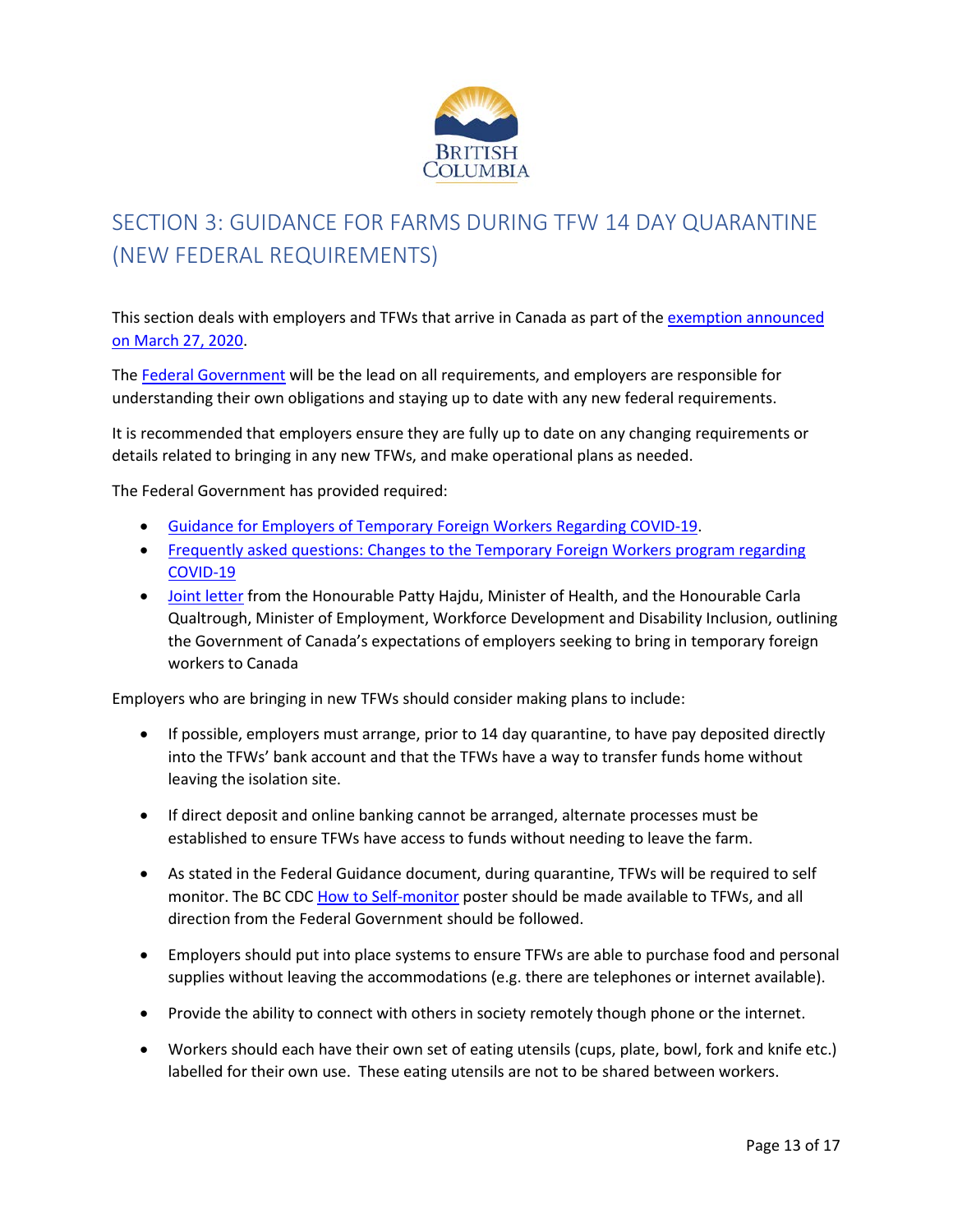

# SECTION 4: ADDITIONAL GUIDANCE FOR FARMS EMPLOYING TFW's

TFWs are visitors to Canada, who are away from their families and may be unfamiliar with Canadian safety and health care systems. Employers must ensure that TFWs understand all the additional requirements and be aware of how to seek help if they are ill or unwell to support reporting and ensure they get any assistance they may need.

# **1. TFWs in the Community**

- Traveling to a grocery store or other necessary public establishment should be limited to one TFW per group who will also buy food and essentials for other TFWs.
- Reminders to regularly wash hands, practice coughing etiquette, maintain physical distancing in the community and avoid congregating in social settings or community settings should be posted in the living space.

# **2. TFW Accommodation**

Employers are responsible for providing housing for TFWs. In addition to the requirements outlined in th[e B.C. TEMPORARY FOREIGN AGRICULTURE WORKER HOUSING INSPECTION HOUSING GUIDE Effective](https://walicanada.ca/wp-content/uploads/2019/09/TFW-Housing-inspection-guide-V20-2-26Sept2019-1.pdf)  [Date: September 26, 2019 \(version 20.2.\)](https://walicanada.ca/wp-content/uploads/2019/09/TFW-Housing-inspection-guide-V20-2-26Sept2019-1.pdf) employers must plan and prepare for the need to make housing provisions for three situations:

- During isolation periods
	- o During the first 14 days when TFWs enter Canada (follow Federal Guidance for [Employers of Temporary Foreign Workers Regarding COVID-19\)](https://mcusercontent.com/f79d2a33b823f8c549069c39b/files/a7039f88-7b4b-4198-b433-3afc22121aa9/Guidance_for_Employers_of_TFWs_on_COVID_19_March_27_2020_FINAL_EN.pdf), and
	- o For TFWs that have come in contact with someone with COVID-19 as identified by a Public Health Officer.
- Ill TFWs
	- o If a TFW develops any symptoms linked to COVID-19 or is confirmed COVID-19 positive.
- General housing conditions
	- o Applicable when neither of the previous two conditions apply
	- o For post-isolation, where TFWs are not diagnosed and in isolation, housing will be under 'normal' circumstances.
	- o The normal housing requires certain COVID-19 protocols.

#### **Housing Ill TFWs**

When an TFW becomes ill but are not hospitalized, living accommodations must be provided that allow for complete isolation from all other persons (other employees, employers, members of the public). See BC CDC's detailed [Guide to Self-Isolation for people who have symptoms](http://www.bccdc.ca/Health-Info-Site/Documents/Self-isolation.pdf)

Detailed instructions for Self Isolation can be found on the BC CDC website[: Self-Isolation.](http://www.bccdc.ca/health-info/diseases-conditions/covid-19/self-isolation)

Other orders may be made depending on an individual employer and TFW situation, these will be on a case-by-case basis and employers will need to follow any other guidance provided at that time.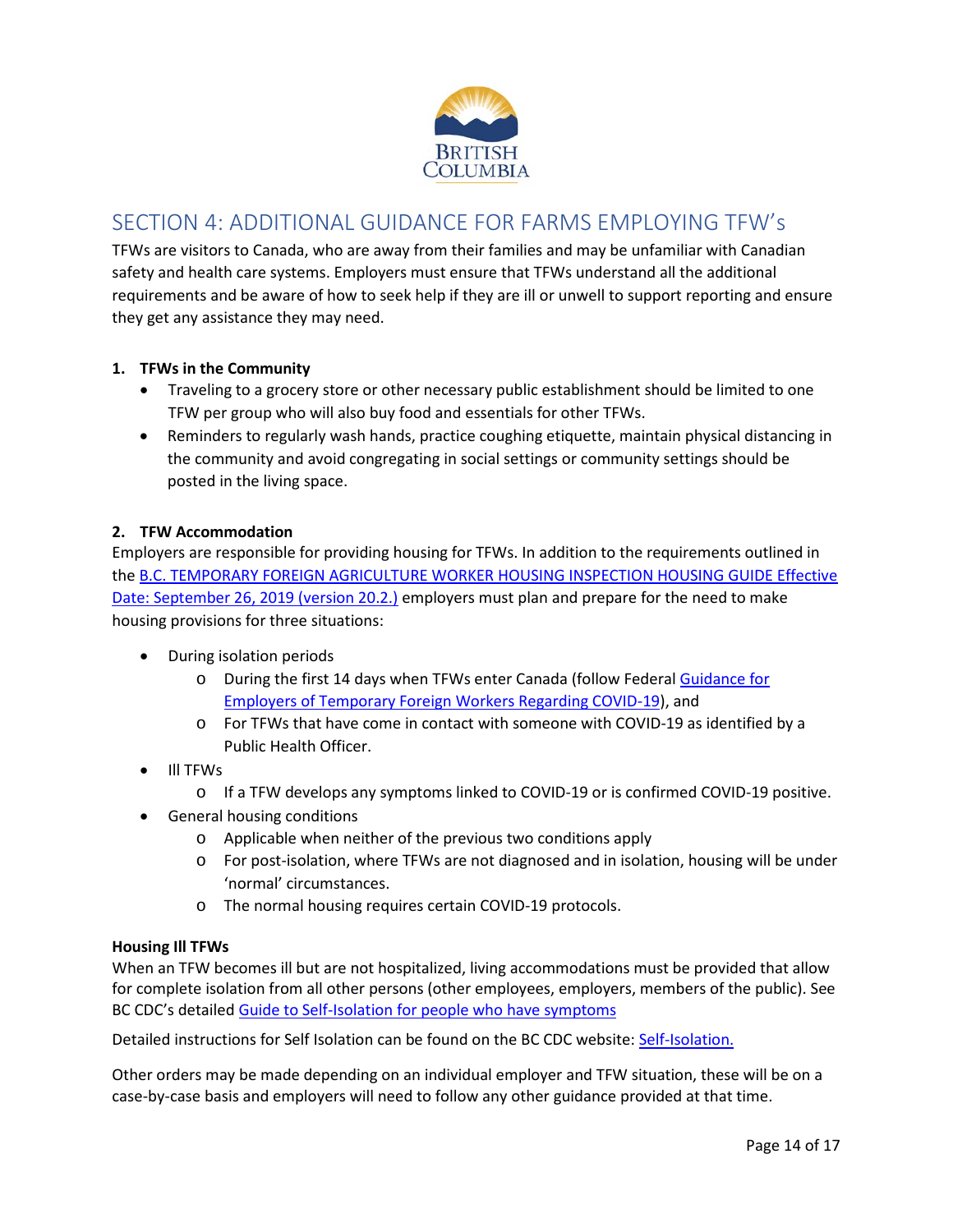

It is important to immediately use the online self-assessment tool or call HealthLink BC at 8-1-1 to determine any necessary next steps.

The following information is for TFWs who have completed their 14 day federal quarantine on entry to Canada or were in Canada prior to March 18, 2020. Employers should continue to encourage TFWs to call 8-1-1 the following information provides an outline of expectations of self-isolation based on what a TFW may be experiencing:

COVID-19 like symptoms:

- If a TFW has common cold or influenza like illness or symptoms compatible with COVID-19 they must self-isolate at home for a minimum of 10 days from symptom onset AND ensure their symptoms, including fever, have completely resolved.
- If a TFW has common cold or influenza like illness or symptoms compatible with COVID-19 (fever, cough, shortness of breath) and are hospitalized, or the employee is identified by public health as a person who is part of a cluster or outbreak, arrangements will be made for a COVID-19 test:
	- If the TFW tests positive for COVID-19, they must self-isolate at home for a minimum of 10 days from symptom onset AND ensure their symptoms, including fever, have completely resolved*.*
	- If the TFW tests negative for COVID-19, they must self-isolate at home until their common cold or influenza like symptoms have completely resolved.

#### **Housing TFWs who have had contact with someone diagnosed with COVID-19**

TFWs that have come in contact with someone with confirmed COVID-19 must use the online selfassessment tool or call HealthLink BC at 8-1-1 to determine any necessary next steps. In order to encourage information sharing, employers and employees are encouraged to contact the affected employee's Consulate so their home country is aware.

See detailed instructions [Self-Isolation for people without symptoms.](http://www.bccdc.ca/Health-Info-Site/Documents/Self-isolation_dos_donts.pdf)

During self-isolation TFWs must be required to self-monitor. The BC CD[C How to Self-monitor](http://www.bccdc.ca/Health-Info-Site/Documents/Self-monitoring.pdf) poster should be made available to TFWs.

Close Contacts of COVID-19 cases further guidance:

• If a TFW is identified by public health as a 'close contact' of a COVID-19 case, they must self-isolate for 14 days to ensure the full incubation period has passed.

# **Employers of TFWs are responsible for:**

- Identifying in advance, isolation facilities (e.g. motel, separate residential apartment or building). Washroom and food access must always be available, as well as the ability to connect with others in society remotely though the phone or the internet.
- Arranging and paying any additional costs with the additional accommodations.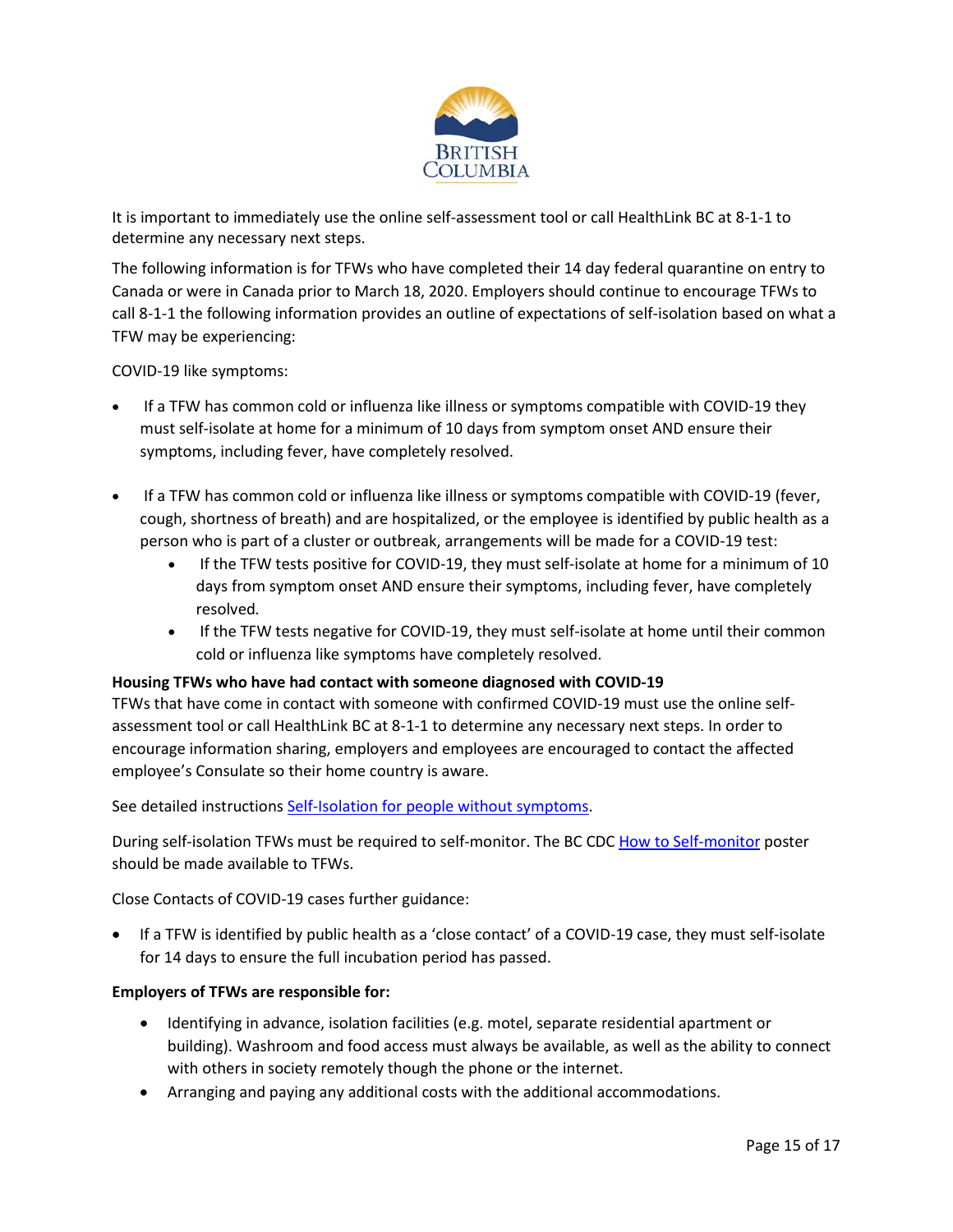

- Safely moving the TFW to the alternate housing (if required).
- Ensuring that the TFW has all the personal supplies needed during the illness period.
- Ensure that food is safely provided for the TFW.
- Providing the ability to connect with others in society remotely though phone or the internet.

#### **TFWs are responsible for:**

• Following recommendations outlined by the BCCDC and, where applicable, requirements provided by the Public Health Officer.